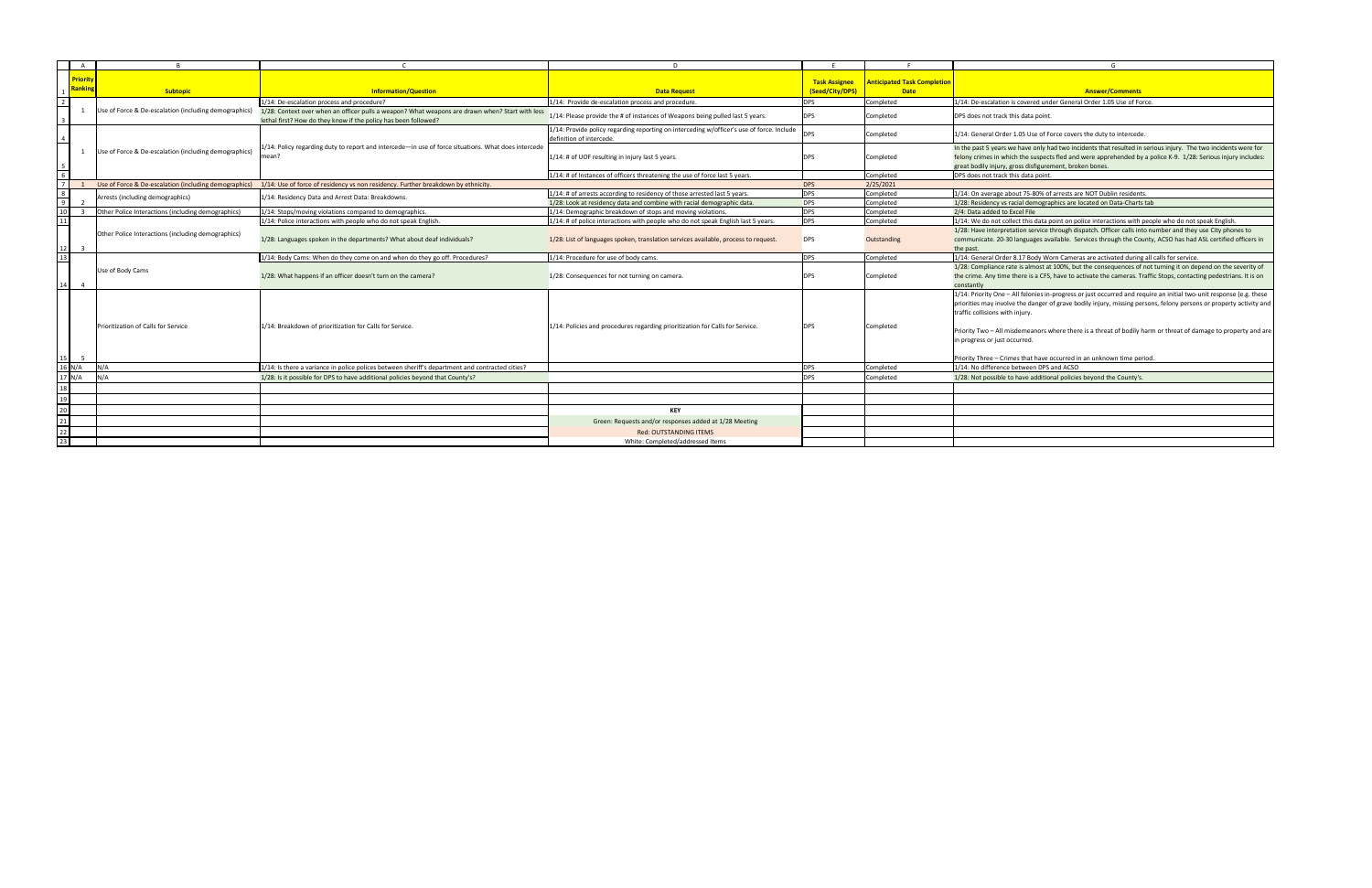|                 |                 |                                      |                                                                                                 | D.                                                                           |                      |                    | G                                                                                                        |
|-----------------|-----------------|--------------------------------------|-------------------------------------------------------------------------------------------------|------------------------------------------------------------------------------|----------------------|--------------------|----------------------------------------------------------------------------------------------------------|
|                 |                 |                                      |                                                                                                 |                                                                              |                      | <b>Anticipated</b> |                                                                                                          |
|                 | <b>Priority</b> |                                      |                                                                                                 |                                                                              | <b>Task Assignee</b> | <b>Task</b>        |                                                                                                          |
|                 | Ranking         |                                      |                                                                                                 |                                                                              | (Seed/City/DPS)      | <b>Completion</b>  |                                                                                                          |
|                 |                 | <b>Subtopic</b>                      | <b>Information/Question</b>                                                                     | <b>Data Request</b>                                                          |                      | <b>Date</b>        | <b>Answer</b>                                                                                            |
|                 |                 |                                      |                                                                                                 |                                                                              |                      |                    |                                                                                                          |
|                 |                 | Recruitment, Hiring, and Performance | 1/14: Staffing process, replacing DPS Staff?                                                    | 1/14: Policies and processes for replacing DPS staff                         | <b>DPS</b>           | Completed          | 1/14: The contract between the City of Dublin and the County of Alameda states the City will             |
| $rac{2}{3}$     |                 | Review of DPS Officers & Staff       |                                                                                                 |                                                                              |                      |                    | receive replacement personnel in 10 days.                                                                |
|                 |                 |                                      | 1/28: Tie in with question re: Recruitment, Hiring, and Management of Officers                  | 1/28: Recruitment, hiring, and management processes                          | <b>DPS</b>           | In Process         |                                                                                                          |
|                 |                 |                                      |                                                                                                 |                                                                              |                      |                    | 1/14: There are many factors to take into consideration when trying to define a quantifiable             |
|                 |                 |                                      |                                                                                                 |                                                                              |                      |                    | response. There have been numerous legislative changes, mass transportation portals, the closing         |
|                 |                 | Recruitment, Hiring, and Performance | 1/14: Effectiveness and impact on increases in staffing, training. Evidence/Data and            | 1/14: Comparison of increased staff/training vs crime levels last 5 years.   | DPS.                 | In Process         | of the AC Jail in Oakland, the opening of the courthouse, just to name a few factors that have           |
|                 |                 | Review of DPS Officers & Staff       | outcomes.                                                                                       |                                                                              |                      |                    | changed in the past five years. I have seen a reduction in the amount of force used in the past five     |
|                 |                 |                                      |                                                                                                 |                                                                              |                      |                    |                                                                                                          |
| $\overline{5}$  |                 |                                      |                                                                                                 |                                                                              |                      |                    | years and I directly attribute that to the professionalism of our staff                                  |
|                 |                 |                                      |                                                                                                 | 1/28: Cart the data from Chief. % increases in staffing, crime, population   | <b>DPS</b>           |                    | Data to be added to Spreadsheet                                                                          |
|                 |                 |                                      |                                                                                                 | $1/14$ : Provide policies and procedures around recruitment, hiring, and     |                      |                    | $ 1/14$ : The recruitment, hiring and performance evaluations are done by ACSO. ACSO has a full-time     |
|                 |                 |                                      | 1/14: Recruitment/Selection/Hiring and Performance Management of Officers.                      |                                                                              | <b>DPS</b>           | Completed          | Backgrounds and Recruiting Unit, which is stationed at the Regional Training Center in Dublin.           |
|                 |                 | Recruitment, Hiring, and Performance |                                                                                                 | performance evaluation.                                                      |                      |                    | Employees receive annual performance evaluations.                                                        |
|                 |                 | Review of DPS Officers & Staff       |                                                                                                 |                                                                              |                      |                    | 1/28: Handling "Bad Apples"--Admin Leave and then removed. If not a good fit, they will be move          |
|                 |                 |                                      | 1/28: Dismissal Process for Officers.                                                           | 1/28: Data on # of officers that have been dismissed or moved out of DPS and | <b>DPS</b>           | Completed          | out of DPS and sent to ACSO. Chief can't really share why the 2 officers in the last 3 years were        |
|                 |                 |                                      |                                                                                                 | reasons why? (more specific).                                                |                      |                    |                                                                                                          |
|                 |                 |                                      |                                                                                                 |                                                                              |                      |                    | dismissed.                                                                                               |
|                 |                 |                                      |                                                                                                 |                                                                              |                      |                    | 1/14: The City Manager and Sheriff work together to select the command staff at DPS. If for some         |
|                 |                 |                                      |                                                                                                 |                                                                              |                      |                    |                                                                                                          |
|                 |                 |                                      |                                                                                                 |                                                                              |                      |                    | reason the City requests an employee is no longer assigned to Dublin they can be transferred out.        |
|                 |                 |                                      |                                                                                                 |                                                                              |                      |                    | The contract spells out an out clause if the City wishes to pursue their own police department.          |
|                 |                 | Reporting                            | 1/14: What does City oversight entail?                                                          | $1/14$ : No data request                                                     | DPS/City             | Completed          |                                                                                                          |
|                 |                 |                                      |                                                                                                 |                                                                              |                      |                    | 1/28: No citizens oversight committee. There was legislation passed that allowed the County Board        |
|                 |                 |                                      |                                                                                                 |                                                                              |                      |                    | of Supervisors to create oversight over the Sherriff's Office (AB 1185: Sherriff Oversight Board and     |
|                 |                 |                                      |                                                                                                 |                                                                              |                      |                    | Inspector General).                                                                                      |
|                 |                 |                                      |                                                                                                 |                                                                              |                      |                    |                                                                                                          |
|                 |                 |                                      |                                                                                                 |                                                                              |                      |                    | $ 1/14$ : Employees can file a complaint with Internal Affairs and the investigation process is the same |
|                 |                 |                                      |                                                                                                 |                                                                              | <b>DPS</b>           | Completed          | as external. Internal Affairs investigations are protected by law unless there is a sustained finding    |
|                 |                 |                                      |                                                                                                 |                                                                              |                      |                    | of sexual assault, dishonesty or OIS. General order 3.07                                                 |
| $\overline{9}$  |                 |                                      |                                                                                                 |                                                                              |                      |                    |                                                                                                          |
|                 |                 | Reporting                            | 1/14: Process for internal complaints and is this record disclosed now. Where can this          | 1/14: Provide policies and procedures for handling internal complaints and   |                      |                    | 1/28: Internal complaints are not public. Within DPS: Internal mechanism tracked by HR, if an            |
|                 |                 |                                      | information be found publicly. 1/28: Is it available to the City?                               | confirm if complaints are public                                             |                      |                    | officer has multiple UOF/Dis. Action/Traffic Accidents. Send internal memo to do a secondary             |
|                 |                 |                                      |                                                                                                 |                                                                              | <b>DPS</b>           | Completed          |                                                                                                          |
|                 |                 |                                      |                                                                                                 |                                                                              |                      |                    | review of the instances to see if there are any commonalities and if there is any training or            |
| 10 <sup>1</sup> |                 |                                      |                                                                                                 |                                                                              |                      |                    | disciplinary action that needs to be taken. . General Order 3.25 Personnel Early Warning System.         |
|                 |                 |                                      |                                                                                                 |                                                                              |                      |                    | $1/14$ :                                                                                                 |
|                 |                 |                                      |                                                                                                 |                                                                              |                      |                    |                                                                                                          |
|                 |                 | Reporting                            | $1/14$ : Different ways civilians can file complaints.                                          | 1/14: No data request                                                        |                      | Completed          | 1. Telephone number for Internal Affairs: (510) 208-9800                                                 |
|                 |                 |                                      |                                                                                                 |                                                                              |                      |                    | 2. ASCO website: https://www.alamedacountysheriff.org/admin_ia_complaint.php                             |
| 11              |                 |                                      |                                                                                                 |                                                                              |                      |                    | 3. Forms at DPS (In person or via mail)                                                                  |
|                 |                 |                                      |                                                                                                 |                                                                              |                      |                    | 1/14: An internal vs. external investigation are handled similar. Both are investigated to determine     |
|                 |                 |                                      | 1/14: How internal investigations with police officers are conducted. Process and               |                                                                              |                      |                    | if the allegation occurred.                                                                              |
|                 |                 | Reporting                            | procedure, what are they looking for to figure out if misconduct happened.                      | $1/14$ : Provide policies and procedures for internal investigation          | DPS/City             | Completed          |                                                                                                          |
| 12              |                 |                                      |                                                                                                 |                                                                              |                      |                    | 1/28: GO 3.07                                                                                            |
| 13 2            |                 |                                      |                                                                                                 |                                                                              |                      |                    |                                                                                                          |
|                 |                 | Reporting                            | 1/14: Community feedback collected to date, and what that has told us?                          | 1/14: Provide community feedback last 5 years                                | City                 | Completed          | 2019 Community Survey Statistics: Perception of Safety Question on Data-Charts Tab.                      |
|                 |                 |                                      |                                                                                                 |                                                                              |                      |                    | 1/14: Yes, the City and County reporting is the same, but they can arrange it differently for Dublin     |
|                 |                 |                                      | $ 1/14$ : How does City police reporting compare to the County reporting and is it possible     |                                                                              |                      |                    | specific incidents. It is possible to collect data further than what is being collect right now, but it  |
|                 |                 | Reporting                            |                                                                                                 | 1/14: No data available or collected at the moment                           |                      | Completed          | varies depending on the scope. This involves working with their vendor to add the specific data          |
|                 |                 |                                      | to go further at the City level?                                                                |                                                                              |                      |                    | point. Cost associated with this is high.                                                                |
| 14              |                 |                                      |                                                                                                 |                                                                              |                      |                    | 1/28: What is the data does the TF want to find out?                                                     |
|                 |                 |                                      |                                                                                                 |                                                                              |                      |                    |                                                                                                          |
|                 |                 |                                      |                                                                                                 |                                                                              |                      |                    |                                                                                                          |
|                 |                 |                                      |                                                                                                 |                                                                              |                      |                    |                                                                                                          |
|                 |                 |                                      |                                                                                                 |                                                                              |                      |                    | $ 1/14$ : No, the information is confidential. If a police officer leaves one agency and applies with    |
|                 |                 |                                      | $ 1/14$ : Disciplinary action: Is that shared across the city, county, state. Ways to know if a | 1/14: Procedures for conducting background checks on officers w/respect to   | <b>DPS</b>           | Completed          |                                                                                                          |
|                 |                 |                                      | police officer has had disciplinary action from another jurisdiction.                           | disciplinary action                                                          |                      |                    | another a complete background check will be conducted to include any disciplinary action that            |
|                 |                 | Disciplinary Action                  |                                                                                                 |                                                                              |                      |                    | would be in an Internal Affairs file.                                                                    |
|                 |                 |                                      |                                                                                                 |                                                                              |                      |                    |                                                                                                          |
|                 |                 |                                      |                                                                                                 |                                                                              |                      |                    |                                                                                                          |
| $\frac{15}{1}$  |                 |                                      |                                                                                                 |                                                                              |                      |                    |                                                                                                          |
|                 |                 |                                      | 1/28: Does this happen when hiring someone from ACSO to DPS? Discretion in the                  |                                                                              | <b>DPS</b>           | Completed          | 1/28: Access to background file. Yes-Hold interviews on bi-monthly basis. Access to performance          |
| 16              |                 |                                      | selection of the next officer?                                                                  |                                                                              |                      |                    | evals/complaints, contract previous supervisors.                                                         |
|                 |                 |                                      |                                                                                                 |                                                                              |                      |                    | 1/14: The corrective discipline will be consistent with the allegation up to termination and/or          |
|                 |                 | Disciplinary Action                  | 1/14: What are the consequences, disciplinary actions?                                          | 1/14: Provide information on range of penalties for officer misconduct       | <b>DPS</b>           | Completed          | criminal charges.                                                                                        |
|                 |                 |                                      |                                                                                                 |                                                                              |                      |                    | 1/28: GO 3.07                                                                                            |
|                 |                 |                                      |                                                                                                 |                                                                              |                      |                    |                                                                                                          |
|                 |                 | Disciplinary Action                  | 1/28: What happens if an officer does not turn on their body cam?                               |                                                                              | <b>DPS</b>           | Completed          | 1/28: GO 3.07                                                                                            |
| 18              |                 |                                      |                                                                                                 |                                                                              |                      |                    |                                                                                                          |
|                 |                 |                                      |                                                                                                 |                                                                              |                      |                    |                                                                                                          |
|                 |                 |                                      | Demographics of Officers & Staff at DPS 1/14: Dublin Officers that are Dublin residents         | 1/14: Provide percentage of officers that are Dublin residents               | <b>DPS</b>           | Completed          | 1/14: Two Dublin and 12 Tri-Valley in a force of 59 officers.                                            |
|                 |                 |                                      |                                                                                                 |                                                                              |                      |                    |                                                                                                          |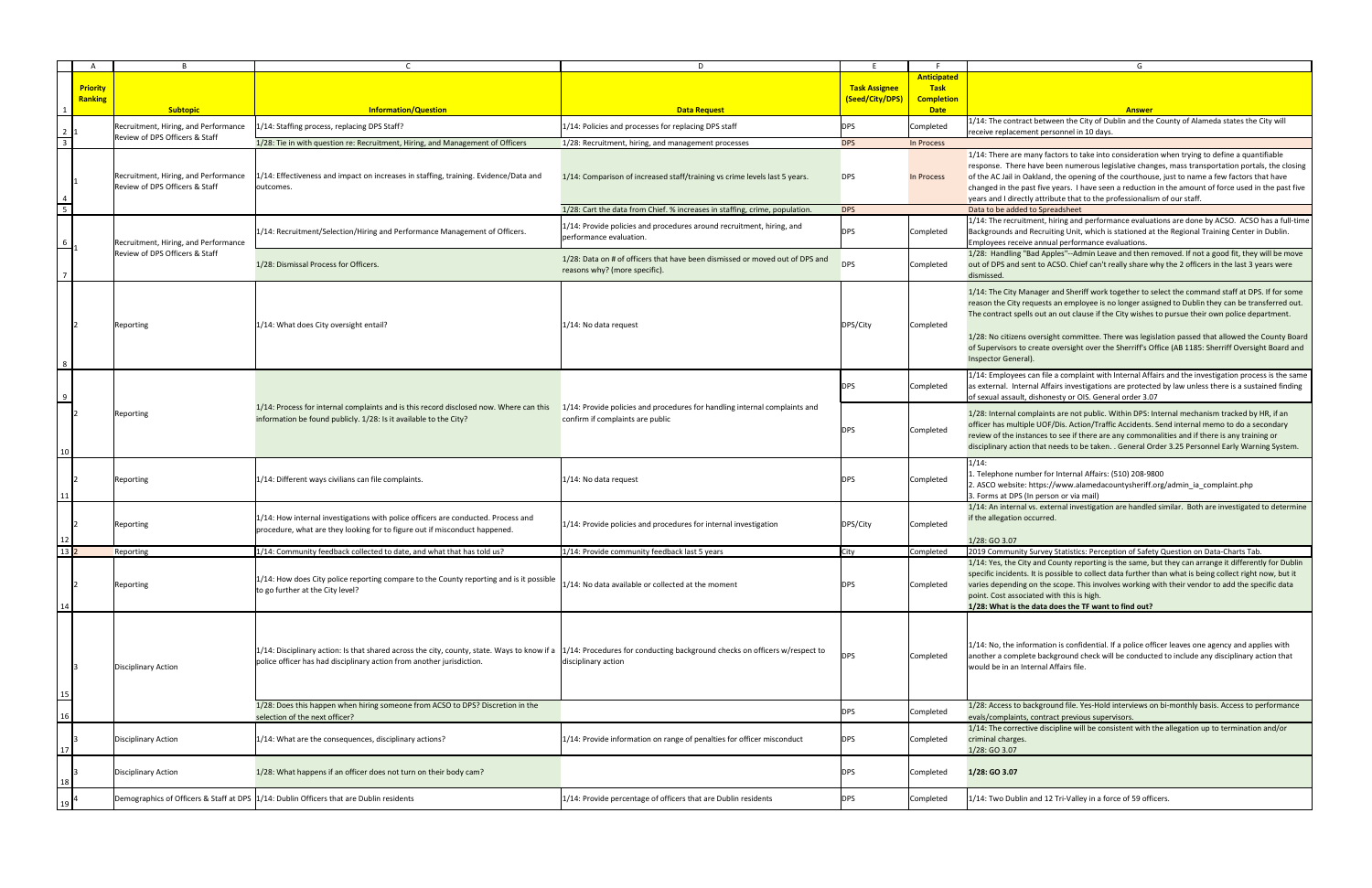

|                                                        |                                         |                                                                                                                                                | D                                                                                                                                              |            |             |                                                                                                                                                                                                                                                                     |
|--------------------------------------------------------|-----------------------------------------|------------------------------------------------------------------------------------------------------------------------------------------------|------------------------------------------------------------------------------------------------------------------------------------------------|------------|-------------|---------------------------------------------------------------------------------------------------------------------------------------------------------------------------------------------------------------------------------------------------------------------|
| $\frac{20}{1}$                                         | Demographics of Officers & Staff at DPS | 1/14: Demographics of the Officers and the Staff in DPS. How does it compare with the<br>Dublin community and those arrested in the Community? | $1/14$ : Provide demographic data on 1) DPS officers and 2) DPS staff and how<br>both sets compare w/Dublin community and arrest demographics. | <b>DPS</b> | Completed   | 1/14:: City of Dublin Demographics Asian 49%, White 32%, Hispanic 10%, Other 5%, Black 4%. DPS<br>White 76%, Hispanic 9%, Asian 7%, Black 4%, Other 4%, Arrests White 42%, Black 25%, Hispanic<br>25%, Other 9%. Data added to Spreadsheet.                         |
|                                                        |                                         |                                                                                                                                                | 1/28: Efforts on diversity recruitment/hiring. Policies at ACSO or City to further<br>diversify the Police Force?                              | <b>DPS</b> | In Process  | 1/28: Chief to double check with ACSO Hiring team on diversity recruitment and hiring. Could have<br>sergeant who oversees recruitment come and speak w/TF; for Seed to double check w/TF and see<br>if this is what they want.                                     |
| $\begin{array}{c c} 22 & 5 \\ \hline 23 & \end{array}$ | <b>DPS Annual Goals</b>                 | 1/14: Department establish annual goals and how is progress monitored.                                                                         | 1/14: Provide departmental annual goals and progress towards achievement of<br>goals                                                           |            |             | $ 1/14$ : The City of Dublin as well as the ACSO creates Strategic Plans. Ideas that are brought forward<br>at these events are regularly monitored through the process.                                                                                            |
|                                                        |                                         | 1/28: What is the bar set by the department, goals?                                                                                            |                                                                                                                                                | DPS/City   | Completed   | Strategic Plans will be uploaded to TF Website.                                                                                                                                                                                                                     |
| 24                                                     |                                         | $1/14$ : Are there still Dublin police who are in the school districts as School Resources<br>Officers? Who pays for that? City/DUSD?          | 1/28: Provide interaction and demographic data for SRO interaction w/students<br>and teachers (how many calls of service, for example)         | <b>DPS</b> | early March | 1/14: Yes, the City of Dublin pays for two full time School Resource Officers. In a recent<br>conversation with the DUSD Superintendent he would like to continue the relationship. DUSD is<br>anticipating the opening of a second high school in the near future. |
| 25                                                     |                                         |                                                                                                                                                |                                                                                                                                                |            |             |                                                                                                                                                                                                                                                                     |
| $\frac{1}{26}$                                         |                                         |                                                                                                                                                | <b>KEY</b>                                                                                                                                     |            |             |                                                                                                                                                                                                                                                                     |
|                                                        |                                         |                                                                                                                                                | Green: Requests and/or responses added at 1/28 Meeting                                                                                         |            |             |                                                                                                                                                                                                                                                                     |
| $\overline{28}$                                        |                                         |                                                                                                                                                | Red: OUTSTANDING ITEMS                                                                                                                         |            |             |                                                                                                                                                                                                                                                                     |
| $\overline{29}$                                        |                                         |                                                                                                                                                | White: Completed/addressed Items                                                                                                               |            |             |                                                                                                                                                                                                                                                                     |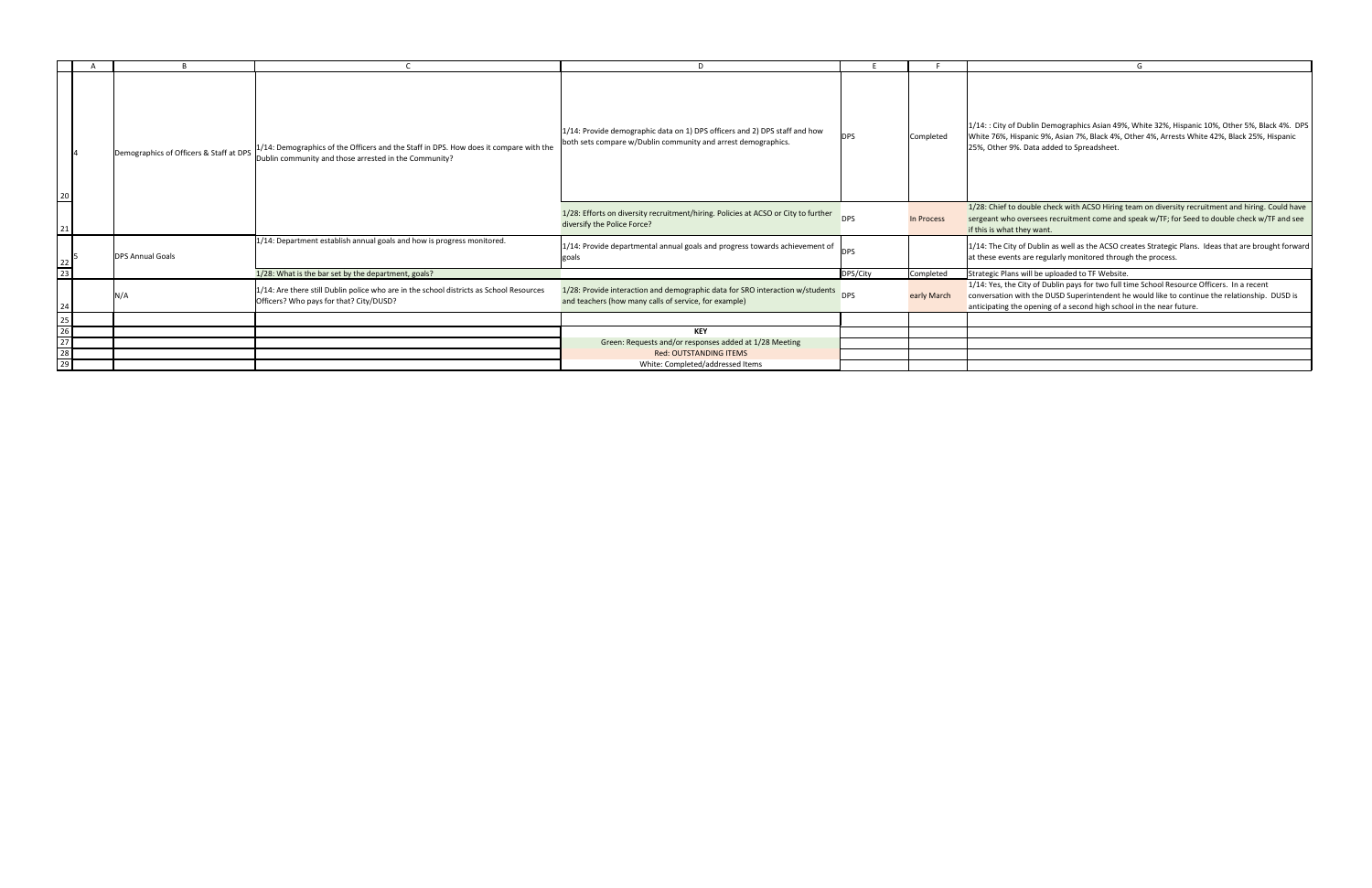|                                                          |                 |                                    |                                                                                                       |                                                                                      |                      |                         | $\blacksquare$                     |
|----------------------------------------------------------|-----------------|------------------------------------|-------------------------------------------------------------------------------------------------------|--------------------------------------------------------------------------------------|----------------------|-------------------------|------------------------------------|
|                                                          | <b>Priority</b> |                                    |                                                                                                       |                                                                                      | <b>Task Assignee</b> | <b>Anticipated Task</b> |                                    |
|                                                          | <b>Ranking</b>  | <b>Subtopic</b>                    | <b>Information/Question</b>                                                                           | <b>Data Request</b>                                                                  | (Seed/City/DPS)      | <b>Completion Date</b>  | <b>Answer</b>                      |
|                                                          |                 |                                    | Frequency and Efficacy of Training 1/14: Address the reasoning behind having 1,000 hours of Training. | 1/14: No data requested.                                                             | <b>DPS</b>           | 2/25/2021               |                                    |
|                                                          |                 |                                    | Frequency and Efficacy of Training 1/14: How much time is dedicated to topics in training?            | 1/14: Training topics - training manual                                              | <b>DPS</b>           | 2/25/2021               |                                    |
|                                                          |                 | Frequency and Efficacy of Training | $1/14$ : How often are ongoing trainings taking place? Which ones are they and<br>how frequent?       | 1/14: Training schedule.                                                             | <b>DPS</b>           | 2/25/2021               |                                    |
|                                                          |                 | Frequency and Efficacy of Training | $1/14$ : Way to evaluate the training is being implemented and having the desired<br>effect           | 1/14: Training evaluation tools, systems, compliance<br>monitoring, results analysis | <b>DPS</b>           | 2/25/2021               |                                    |
|                                                          |                 | Types of Curriculum                | 1/14: Share examples of what type of curriculum. That is use of force training.                       | 1/14: Use of force curriculum?                                                       | <b>DPS</b>           | Completed               | Reference posted on the TF Website |
|                                                          |                 |                                    | What is being taught in that training program.                                                        | 1/28: Include Student Workbook?                                                      | <b>DPS</b>           | Completed               | Reference posted on the TF Website |
| 8                                                        |                 | Ongoing Education and Training     | $1/14$ : Continuing education – what requirements are there for ongoing<br>education and training.    | 1/14: Training policy                                                                | <b>DPS</b>           | 2/25/2021               |                                    |
|                                                          |                 |                                    |                                                                                                       |                                                                                      |                      |                         |                                    |
| $\begin{array}{r} 9 \\ \underline{10} \\ 11 \end{array}$ |                 |                                    |                                                                                                       | <b>KEY</b>                                                                           |                      |                         |                                    |
|                                                          |                 |                                    |                                                                                                       | Green: Requests and/or responses added at 1/28 Meeting                               |                      |                         |                                    |
| $\frac{1}{12}$                                           |                 |                                    |                                                                                                       | <b>Red: OUTSTANDING ITEMS</b>                                                        |                      |                         |                                    |
| $\frac{1}{13}$                                           |                 |                                    |                                                                                                       | White: Completed/addressed Items                                                     |                      |                         |                                    |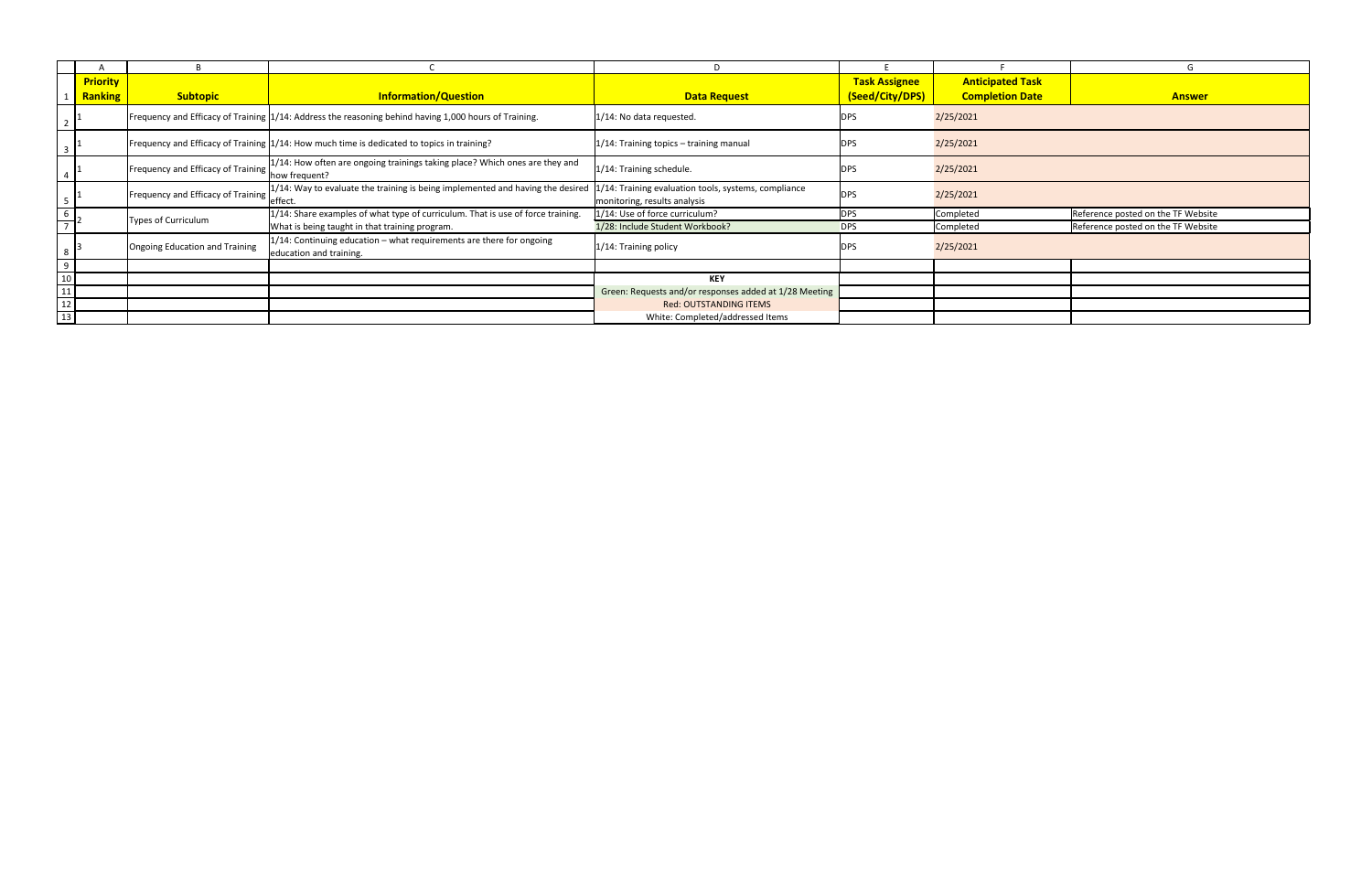|                 |                                                                     |                                                                                                                                                                                                                                                  | D.                                                                                                                                                                                     |                      |                                        |                                                                                                                                                                                                                                                                                                                                                                                                                                                                                                                                                                                                                                                                                                                                                                                                                                                                                                                                                                                                                                                                                                                                                                                                                                                                                                                                                                                                                                                                                                                                                                                                                                                                                                                                                                                                                                                                                                                                                                                                                                                                                                                                                                                                                                                                                                 | H |
|-----------------|---------------------------------------------------------------------|--------------------------------------------------------------------------------------------------------------------------------------------------------------------------------------------------------------------------------------------------|----------------------------------------------------------------------------------------------------------------------------------------------------------------------------------------|----------------------|----------------------------------------|-------------------------------------------------------------------------------------------------------------------------------------------------------------------------------------------------------------------------------------------------------------------------------------------------------------------------------------------------------------------------------------------------------------------------------------------------------------------------------------------------------------------------------------------------------------------------------------------------------------------------------------------------------------------------------------------------------------------------------------------------------------------------------------------------------------------------------------------------------------------------------------------------------------------------------------------------------------------------------------------------------------------------------------------------------------------------------------------------------------------------------------------------------------------------------------------------------------------------------------------------------------------------------------------------------------------------------------------------------------------------------------------------------------------------------------------------------------------------------------------------------------------------------------------------------------------------------------------------------------------------------------------------------------------------------------------------------------------------------------------------------------------------------------------------------------------------------------------------------------------------------------------------------------------------------------------------------------------------------------------------------------------------------------------------------------------------------------------------------------------------------------------------------------------------------------------------------------------------------------------------------------------------------------------------|---|
| <b>Priority</b> |                                                                     |                                                                                                                                                                                                                                                  |                                                                                                                                                                                        | <b>Task Assignee</b> | <b>Anticipated Task</b>                |                                                                                                                                                                                                                                                                                                                                                                                                                                                                                                                                                                                                                                                                                                                                                                                                                                                                                                                                                                                                                                                                                                                                                                                                                                                                                                                                                                                                                                                                                                                                                                                                                                                                                                                                                                                                                                                                                                                                                                                                                                                                                                                                                                                                                                                                                                 |   |
| <b>Ranking</b>  | <b>Subtopic</b>                                                     | <b>Information/Question</b>                                                                                                                                                                                                                      | <b>Data Request</b>                                                                                                                                                                    |                      | <b>(Seed/City/DPS) Completion Date</b> | <b>Answers</b>                                                                                                                                                                                                                                                                                                                                                                                                                                                                                                                                                                                                                                                                                                                                                                                                                                                                                                                                                                                                                                                                                                                                                                                                                                                                                                                                                                                                                                                                                                                                                                                                                                                                                                                                                                                                                                                                                                                                                                                                                                                                                                                                                                                                                                                                                  |   |
|                 | Collaboration w/Social Workers,<br>Mental Health Providers, and DPS | 1/14: Are other communities using social workers who are going out with<br>police officers. What has been the outcome of that?                                                                                                                   | L/14: Seed will conduct preliminary research on models in other cities (including<br>programs within Alameda County and Bay Area)                                                      | Seed                 | 2/11/2021                              | From Seed: The most comprehensive police social work practice is found in Illinois and Wisconsin. Police social workers are employed<br>within more than 35 police departments and provide a variety of services in response to domestic violence, elder abuse and mental<br>health. A critical incident response is also provided (Services, 2007). These police social workers are also members of the Association of<br>Police Social Workers (APSW). The mission of the APSW is to promote the development and practice of social work services that are<br>provided within police department settings.<br>At the Houston Police Department, a licensed clinical social worker or caseworker rides along when police answer an emergency call<br>regarding a person presumed to be mentally ill. Some 30 of those ride-along professionals now work out of that department's<br>relatively new Mental Health Division.<br>In Wisconsin, the Madison Police Department Mental Health Liaison Program has similar pairings of health clinicians and cops,<br>otherwise known as crisis intervention response teams.<br>The One Mind Campaign seeks to ensure successful interactions between law enforcement and people in crisis and/or with mental<br>health issues or disorders. The initiative focuses on uniting local communities, public safety organizations, and mental health<br>organizations so that the three become "of one mind." To join the campaign, law enforcement agencies must pledge to implement<br>four promising practices over a 12-36 month time frame. These practices include: 1) Establish a clearly defined and sustainable<br>partnership with one or more community health organizations; 2) Develop and implement a model policy addressing law enforcement<br>response to people in crisis and/or with mental health issues or disorders; 3) Train and certify 100 percent of sworn officers (and<br>selected non-sworn staff, such as dispatchers) in mental health awareness courses by: Providing Mental Health First Aid training (or<br>equivalent) to 100 percent of officers (and selected non-sworn staff); and, Providing collaborative crisis response training to a<br>minimum of 20 percent of sworn officers (and selected non-sworn staff). |   |
|                 | Collaboration w/Social Workers,<br>Mental Health Providers, and DPS | 1/14: Any collaborative meetings taking place across disciplines (Social<br>Workers, Mental Health Providers) to brainstorm ways to address<br>situations that keep arising (mental health issues, etc.)                                         | 1/14: City provide briefing on Axis Mental Health facility (to include staff report,<br>presentation, and video)                                                                       | City                 | Completed                              | Information to be provided in Packet (Staff Report, Presentation, AXIS Proposal)                                                                                                                                                                                                                                                                                                                                                                                                                                                                                                                                                                                                                                                                                                                                                                                                                                                                                                                                                                                                                                                                                                                                                                                                                                                                                                                                                                                                                                                                                                                                                                                                                                                                                                                                                                                                                                                                                                                                                                                                                                                                                                                                                                                                                |   |
|                 | Collaboration w/Social Workers,<br>Mental Health Providers, and DPS | /28: Chief's wish list of support/options to help DPS officers                                                                                                                                                                                   | 1/28: Chief's first priority to have mental health support available. Chief to come<br>up with additional items to share                                                               | <b>DPS</b>           | In Progress                            |                                                                                                                                                                                                                                                                                                                                                                                                                                                                                                                                                                                                                                                                                                                                                                                                                                                                                                                                                                                                                                                                                                                                                                                                                                                                                                                                                                                                                                                                                                                                                                                                                                                                                                                                                                                                                                                                                                                                                                                                                                                                                                                                                                                                                                                                                                 |   |
|                 |                                                                     | 1/14: Learn more about: Axis Mental Health Facility: In Patient, how long                                                                                                                                                                        | $1/14$ : City provide briefing on Axis Mental Health facility                                                                                                                          | <b>City</b>          | Outstanding                            | Information to be provided in Packet (Staff Report, Presentation, AXIS Proposal)                                                                                                                                                                                                                                                                                                                                                                                                                                                                                                                                                                                                                                                                                                                                                                                                                                                                                                                                                                                                                                                                                                                                                                                                                                                                                                                                                                                                                                                                                                                                                                                                                                                                                                                                                                                                                                                                                                                                                                                                                                                                                                                                                                                                                |   |
|                 | Information on Axis                                                 |                                                                                                                                                                                                                                                  | Provide the # of Mental Health Interactions/Mental Health Issues/Substance<br>Abuse Instances last 5 years. 1/28: Chief to pull data for last year or so (5150s for DPS<br>2017-2019). |                      | Completed                              | 2/11: Uploaded to TF Website.                                                                                                                                                                                                                                                                                                                                                                                                                                                                                                                                                                                                                                                                                                                                                                                                                                                                                                                                                                                                                                                                                                                                                                                                                                                                                                                                                                                                                                                                                                                                                                                                                                                                                                                                                                                                                                                                                                                                                                                                                                                                                                                                                                                                                                                                   |   |
|                 | Information on Axis                                                 | 1/14: 70-80% of arrests are of folks from outside the area. Would the Axis<br>facility be for residents of the area? How to ensure it is<br>impacting/supporting our community members verses people who are<br>coming in from outside the area. | $1/14$ : City provide briefing on Axis Mental Health facility (to include staff report,<br>presentation, and video).                                                                   | <b>City</b>          | Completed                              | Information to be provided in Packet (Staff Report, Presentation, AXIS Proposal)                                                                                                                                                                                                                                                                                                                                                                                                                                                                                                                                                                                                                                                                                                                                                                                                                                                                                                                                                                                                                                                                                                                                                                                                                                                                                                                                                                                                                                                                                                                                                                                                                                                                                                                                                                                                                                                                                                                                                                                                                                                                                                                                                                                                                |   |
|                 |                                                                     |                                                                                                                                                                                                                                                  | 1/28: To include more information on Alameda County's pilot mental health<br>services to seed. John to share PDF on pilot.                                                             | City to Seed         | Completed                              |                                                                                                                                                                                                                                                                                                                                                                                                                                                                                                                                                                                                                                                                                                                                                                                                                                                                                                                                                                                                                                                                                                                                                                                                                                                                                                                                                                                                                                                                                                                                                                                                                                                                                                                                                                                                                                                                                                                                                                                                                                                                                                                                                                                                                                                                                                 |   |
|                 |                                                                     |                                                                                                                                                                                                                                                  |                                                                                                                                                                                        |                      |                                        |                                                                                                                                                                                                                                                                                                                                                                                                                                                                                                                                                                                                                                                                                                                                                                                                                                                                                                                                                                                                                                                                                                                                                                                                                                                                                                                                                                                                                                                                                                                                                                                                                                                                                                                                                                                                                                                                                                                                                                                                                                                                                                                                                                                                                                                                                                 |   |
|                 |                                                                     |                                                                                                                                                                                                                                                  | <b>KEY</b>                                                                                                                                                                             |                      |                                        |                                                                                                                                                                                                                                                                                                                                                                                                                                                                                                                                                                                                                                                                                                                                                                                                                                                                                                                                                                                                                                                                                                                                                                                                                                                                                                                                                                                                                                                                                                                                                                                                                                                                                                                                                                                                                                                                                                                                                                                                                                                                                                                                                                                                                                                                                                 |   |
|                 |                                                                     |                                                                                                                                                                                                                                                  | Green: Requests and/or responses added at 1/28 Meeting                                                                                                                                 |                      |                                        |                                                                                                                                                                                                                                                                                                                                                                                                                                                                                                                                                                                                                                                                                                                                                                                                                                                                                                                                                                                                                                                                                                                                                                                                                                                                                                                                                                                                                                                                                                                                                                                                                                                                                                                                                                                                                                                                                                                                                                                                                                                                                                                                                                                                                                                                                                 |   |
|                 |                                                                     |                                                                                                                                                                                                                                                  | <b>Red: OUTSTANDING ITEMS</b>                                                                                                                                                          |                      |                                        |                                                                                                                                                                                                                                                                                                                                                                                                                                                                                                                                                                                                                                                                                                                                                                                                                                                                                                                                                                                                                                                                                                                                                                                                                                                                                                                                                                                                                                                                                                                                                                                                                                                                                                                                                                                                                                                                                                                                                                                                                                                                                                                                                                                                                                                                                                 |   |
|                 |                                                                     |                                                                                                                                                                                                                                                  | White: Completed/addressed Items                                                                                                                                                       |                      |                                        |                                                                                                                                                                                                                                                                                                                                                                                                                                                                                                                                                                                                                                                                                                                                                                                                                                                                                                                                                                                                                                                                                                                                                                                                                                                                                                                                                                                                                                                                                                                                                                                                                                                                                                                                                                                                                                                                                                                                                                                                                                                                                                                                                                                                                                                                                                 |   |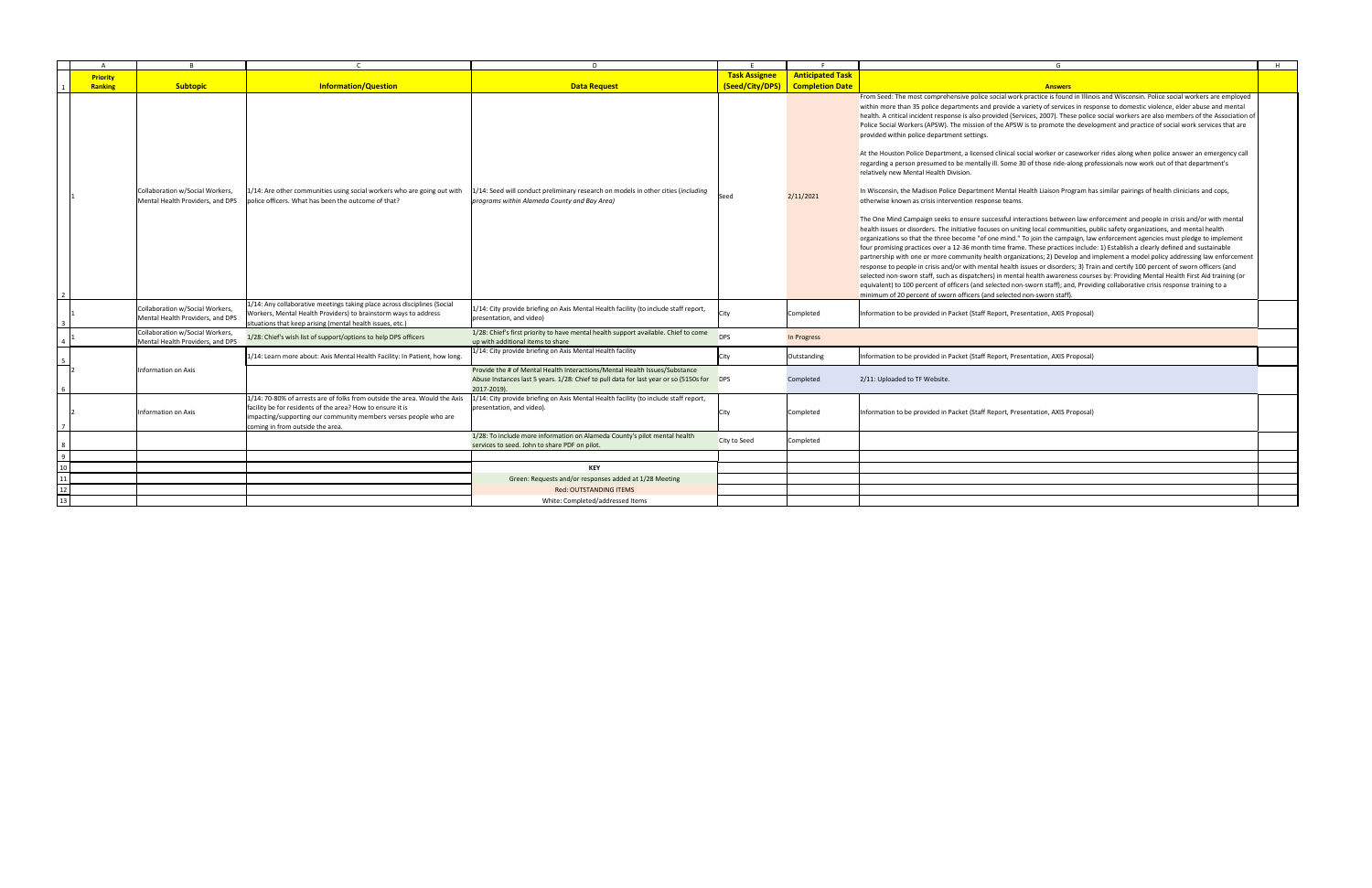|                                                                                  |                 |                                 |                                                                                                                                                      | D.                                                     |                      |                         | G                                                                                                                                                                                                                                                                                                       |
|----------------------------------------------------------------------------------|-----------------|---------------------------------|------------------------------------------------------------------------------------------------------------------------------------------------------|--------------------------------------------------------|----------------------|-------------------------|---------------------------------------------------------------------------------------------------------------------------------------------------------------------------------------------------------------------------------------------------------------------------------------------------------|
|                                                                                  | <b>Priority</b> |                                 |                                                                                                                                                      |                                                        | <b>Task Assignee</b> | <b>Anticipated Task</b> |                                                                                                                                                                                                                                                                                                         |
|                                                                                  | <b>Ranking</b>  | <b>Subtopic</b>                 | <b>Information/Question</b>                                                                                                                          | <b>Data Request</b>                                    | (Seed/City/DPS)      | <b>Completion Date</b>  | <b>Answers</b>                                                                                                                                                                                                                                                                                          |
|                                                                                  |                 | <b>DPS Funding Distribution</b> | 1/14: Detailed breakdown on Budget (Supplies and Services). What is<br>this buying?                                                                  | 1/14: Detailed breakdown on Supplies & Services        | <b>DPS</b>           | Completed               | 1/14: Mobile Data \$15,500, Travel \$20,000, Training \$15,000, Blood Draws \$20,000, Admin/Fin.<br>Services \$11,700, Document Shredding \$1,500, Uniforms \$3,000, Firearms/Taser/Less Lethal<br>\$20,500, Electronic Equip. Maint. \$115,500, Information Tech. \$52,000                             |
|                                                                                  |                 | <b>DPS Funding Distribution</b> | 1/14: Public Liability budget line item. If there have not been<br>complaints on DPS, why has that increased significantly?                          | 1/28: Details on public liability increase             | City/DPS             | early March             | 1/28: DPS has requested information                                                                                                                                                                                                                                                                     |
|                                                                                  |                 | <b>DPS Funding Distribution</b> | 1/14: Where are the funds coming from for Crime Prevention? How<br>is the budget broken down between those programs?                                 |                                                        | City/DPS             | Completed               | 1/14: The City of Dublin funds Crime Prevention. The budget is around \$33k with \$10k promotional<br>items, \$5k Red Ribbon Week, \$3.5k Business Watch, \$3k School & Safety Program, \$2k Public<br>Meetings, \$2k Kids in Action, \$2k Bike Rodeos, \$1.5 Trading Cards, \$1.2k Neighborhood Watch. |
| $\overline{5}$                                                                   |                 |                                 | Rate of usage for crime prevention programs.                                                                                                         | 1/28: Rate of Usage: How many and who?                 |                      | Completed               | 2/11 Uploaded to City Website                                                                                                                                                                                                                                                                           |
| $6\overline{6}$                                                                  |                 | <b>DPS Funding Distribution</b> | 1/14: Future of adding crime prevention programs to include topics<br>like unconscious bias for Dublin teens, communicating with police<br>officers. | 1/14: No data requested                                | City/DPS             | Completed               | 1/14: These topics could be include in our future teen academies.                                                                                                                                                                                                                                       |
|                                                                                  |                 | N/A                             | 1/14: Pulsepoint--Similar platform for ACSO/DPS? (Does pulsepoint<br>exist for DPS?)                                                                 | 1/14: No data requested                                | City                 | Completed               | $1/14$ : Do not use it. Not common for Police Departments to do this.                                                                                                                                                                                                                                   |
|                                                                                  |                 | N/A                             | 1/28: Virtual Crime Prevention Classes during COVID?                                                                                                 |                                                        |                      | Completed               | 1/28: Have not done much, but have been holding Neighborhood Watch meetings virtually.                                                                                                                                                                                                                  |
| 9 <sub>o</sub>                                                                   |                 | N/A                             | 1/28: Bridging Police-Teens (Strategies)                                                                                                             |                                                        |                      | N/A                     | 1/28: TF to brainstorm ideas on bridging DPS and Dublin community                                                                                                                                                                                                                                       |
| 10 <sub>1</sub>                                                                  |                 |                                 |                                                                                                                                                      |                                                        |                      |                         |                                                                                                                                                                                                                                                                                                         |
| $\overline{11}$                                                                  |                 |                                 |                                                                                                                                                      | <b>KEY</b>                                             |                      |                         |                                                                                                                                                                                                                                                                                                         |
| $\begin{array}{c}\n\overline{12} \\ \overline{13} \\ \overline{14}\n\end{array}$ |                 |                                 |                                                                                                                                                      | Green: Requests and/or responses added at 1/28 Meeting |                      |                         |                                                                                                                                                                                                                                                                                                         |
|                                                                                  |                 |                                 |                                                                                                                                                      | <b>Red: OUTSTANDING ITEMS</b>                          |                      |                         |                                                                                                                                                                                                                                                                                                         |
|                                                                                  |                 |                                 |                                                                                                                                                      | White: Completed/addressed Items                       |                      |                         |                                                                                                                                                                                                                                                                                                         |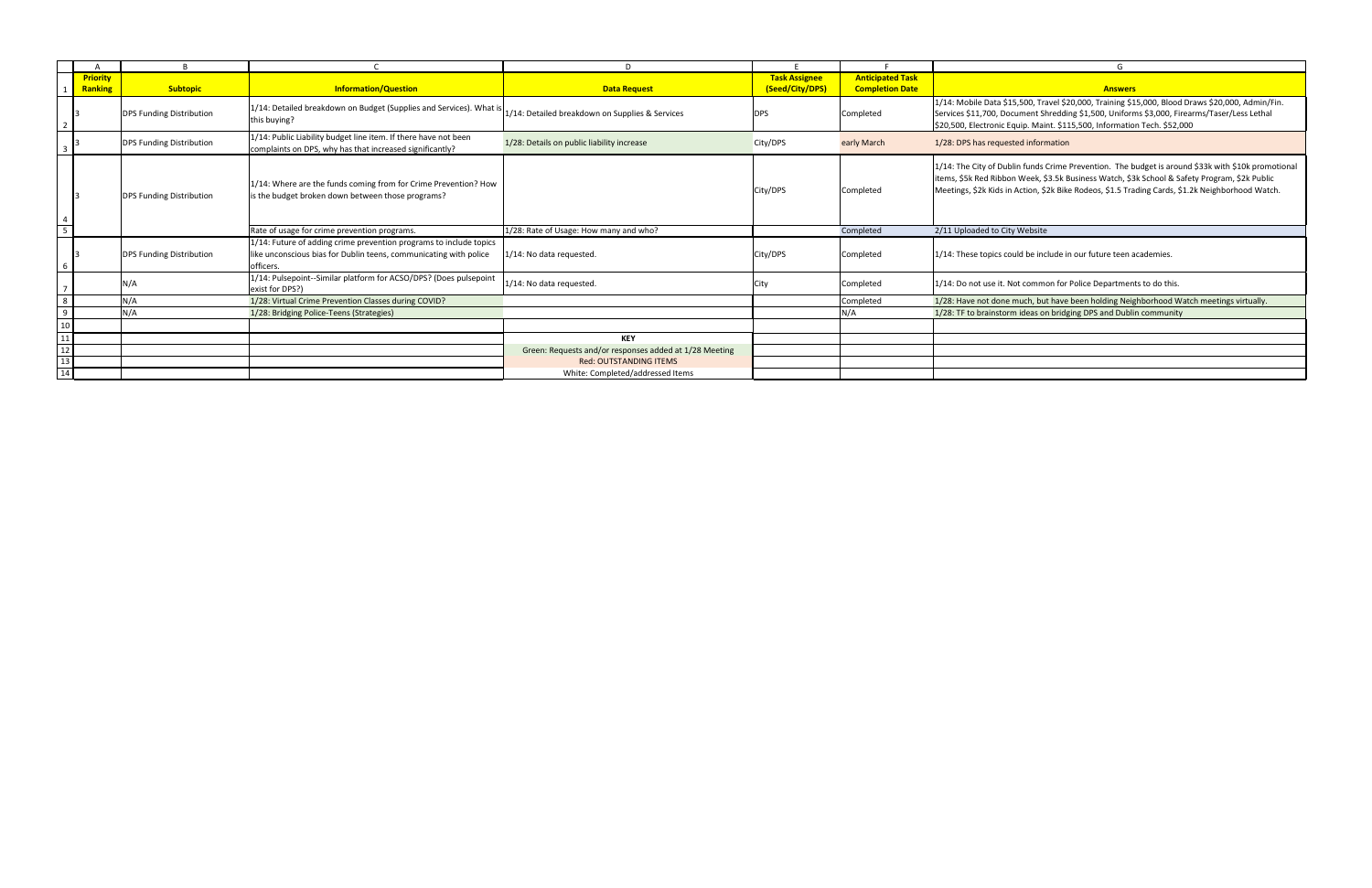## **Data Visualization**

**College** 

| Race         | <b>Population Percentage</b> | <b>DPS Staffing Percentage</b> | 2019 Arrest<br>Percentage | 2019 Vehicle Stops<br>Percentage | 2019 Moving<br><b>Citations Percentage</b> |
|--------------|------------------------------|--------------------------------|---------------------------|----------------------------------|--------------------------------------------|
| White        | 32%                          | 76%                            | 42%                       | 33%                              | 30%                                        |
| Hispanic     | 10%                          | 9%                             | 25%                       | 18%                              | 16%                                        |
| Other        | 5%                           | 4%                             | 9%                        | 20%                              | 25%                                        |
| <b>Black</b> | 4%                           | 4%                             | 25%                       | 15%                              | 11%                                        |
| Asian        | 49%                          | 7%                             |                           | 14%                              | 18%                                        |

| <b>Dublin Resident</b>    | <b>DPS Staff Residency</b> | <b>Arrest Percentage</b> |
|---------------------------|----------------------------|--------------------------|
| Resident                  | 3%                         | 20-25%                   |
| Other Tri-Valley Resident | 20%                        | -                        |
| Non-Resident              | 87%                        | 75-80%                   |



**DPS STAFF RESIDENCY**

Resident **Other Tri-Valley Resident** Non-Resident

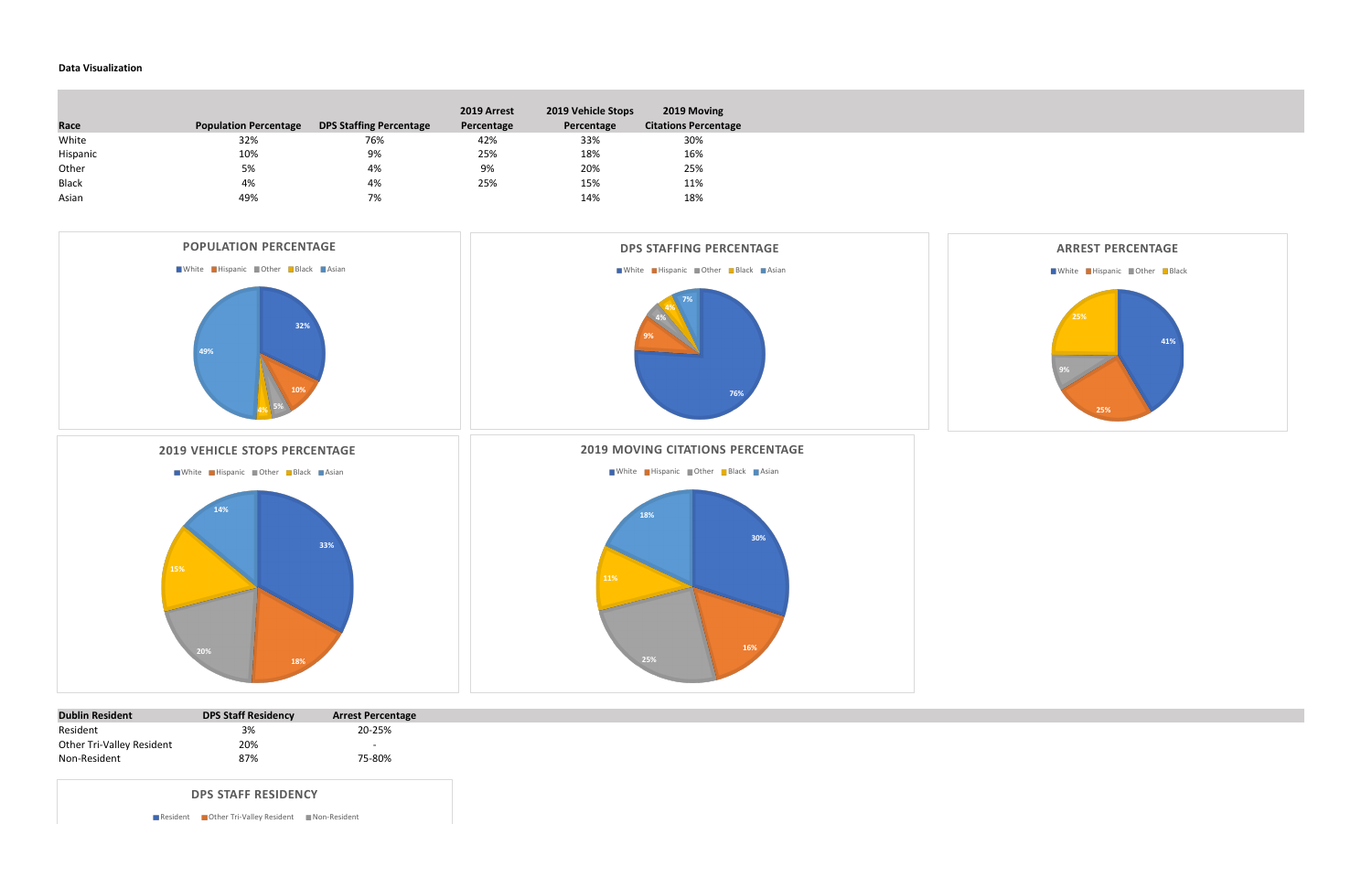| <b>Budget Item</b>        | <b>Supplies/Services Budget</b> | <b>Budget Item</b>                | <b>Crime Prevention Budget</b> |
|---------------------------|---------------------------------|-----------------------------------|--------------------------------|
| Mobile Data               |                                 | 15,500.00 Promotional             | 10,000.00                      |
| Travel                    |                                 | 20,000.00 Red Ribbon Week         | 5,000.00                       |
| Training                  |                                 | 15,000.00 Business Watch          | 3,500.00                       |
| <b>Blood Draws</b>        |                                 | 20,000.00 School & Safety Program | 2,000.00                       |
| Admin/Fin. Svcs.          |                                 | 11,700.00 Public Meetings         | 2,000.00                       |
| Document Shredding        |                                 | 1,500.00 Kids in Action           | 2,000.00                       |
| Uniforms                  |                                 | 3,000.00 Bike Rodeo               | 2,000.00                       |
| Firearm/Taser/Less Lethal |                                 | 20,500.00 Trading Cards           | 1,500.00                       |
| Electronic Equip. Maint.  |                                 | 115,500.00 Neighborhood Watch     | 1,200.00                       |
| Information Tech./ITD     | 52,000.00                       |                                   |                                |

| Year | <b>DPS Personnel</b> | Part 1 Crimes | <b>Dublin Population</b> |
|------|----------------------|---------------|--------------------------|
| 2015 | 60                   | 1,062         | 56,053                   |
| 2016 | 61                   | 1,189         | 61,025                   |
| 2017 | 63                   | 1,279         | 61,478                   |
| 2018 | 65                   | 1,298         | 63,006                   |
| 2019 | 67                   | 1,374         | 63,659                   |